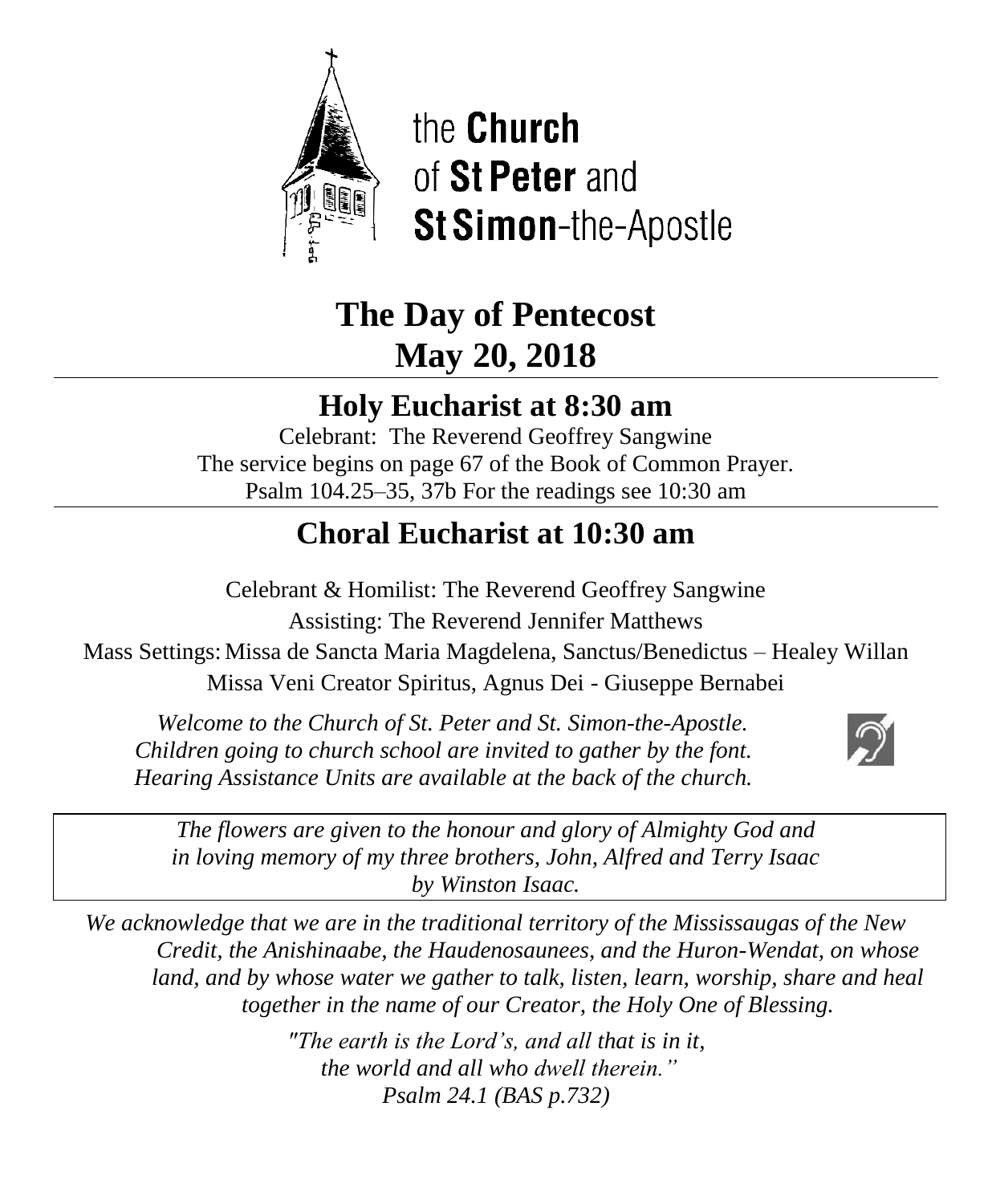**Prelude** *Chorale & Var. I - III on "Veni Creator" (Come Holy Ghost)* MAURICE DURUFLE

### **Gathering of the Community**

**Introit** *Choir* Spirit of the Living God **CP#647** 

| Celebrant | Alleluia! Christ is risen.               |
|-----------|------------------------------------------|
| All       | The Lord is risen indeed. Alleluia!      |
| Celebrant | May his grace and peace be with you.     |
| All       | May he fill our hearts with joy.         |
| Celebrant | Let us go forth in peace, Alleluia.      |
| All       | In the name of the Lord, Amen, Alleluia! |

**Hymn** *Triumphant Lord & Father (text Rev Gerry Butterworth, tune Wolvercote)* CP#438

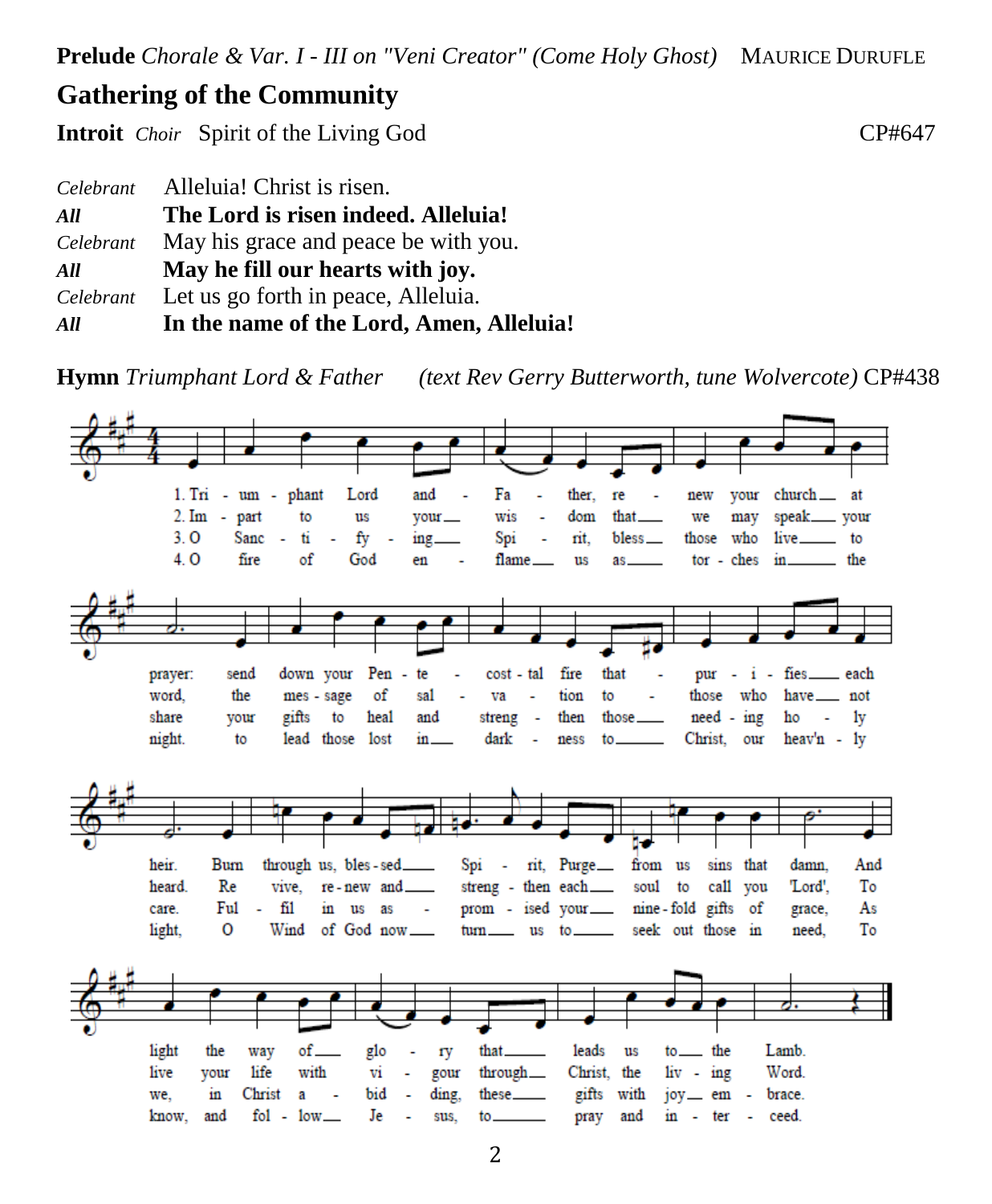*Celebrant* Let thy loving Spirit lead me forth, Alleluia.

*All* **Into the land of righteousness, Alleluia!**

*Celebrant* O God, who makest us glad with the yearly remembrance of the coming of the Holy Spirit upon thy disciples in Jerusalem: Grant that we who celebrate before thee the Feast of Pentecost may continue thine for ever, and daily increase in thy Holy Spirit, until we come to thine eternal kingdom; through Jesus Christ our Lord. **Amen.**

**Hymn 628** O Love, How Deep, How Broad, How High PUER NOBIS NASCITUR

## **Collect of the Day**

*Celebrant* Almighty and everliving God, who fulfilled the promises of Easter by sending us thy Holy Spirit and opening to every race and nation the way of life eternal, keep us in the unity of thy Spirit, that every tongue may tell of thy glory; through Jesus Christ our Lord, who lives and reigns with thee and the Holy Spirit, one God, now and for ever. **Amen.**

## **Proclamation of the Word**

**New Testament Lesson** *Acts 2.1–21**Read by Spencer Higgins*

*Reader* The New Testament Lesson is written in the  $2<sup>nd</sup>$  chapter of the book of Acts, beginning at the  $1<sup>st</sup>$  verse.

When the day of Pentecost had come, they were all together in one place. And suddenly from heaven there came a sound like the rush of a violent wind, and it filled the entire house where they were sitting. Divided tongues, as of fire, appeared among them, and a tongue rested on each of them. All of them were filled with the Holy Spirit and began to speak in other languages, as the Spirit gave them ability. Now there were devout Jews from every nation under heaven living in Jerusalem. And at this sound the crowd gathered and was bewildered, because each one heard them speaking in the native language of each. Amazed and astonished, they asked, 'Are not all these who are speaking Galileans? And how is it that we hear, each of us, in our own native language? Parthians, Medes, Elamites, and residents of Mesopotamia, Judea and Cappadocia, Pontus and Asia, Phrygia and Pamphylia, Egypt and the parts of Libya belonging to Cyrene, and visitors from Rome, both Jews and proselytes, Cretans and Arabs—in our own languages we hear them speaking about God's deeds of power.' All were amazed and perplexed, saying to one another, 'What does this mean?' But others sneered and said, 'They are filled with new wine.' But Peter, standing with the eleven, raised his voice and addressed them: 'Men of Judea and all who live in Jerusalem, let this be known to you, and listen to what I say. Indeed, these are not drunk, as you suppose, for it is only nine o'clock in the morning. No, this is what was spoken through the prophet Joel: "In the last days it will be, God declares, that I will pour out my Spirit upon all flesh, and your sons and your daughters shall prophesy, and your young men shall see visions, and your old men shall dream dreams. Even upon my slaves, both men and women,

3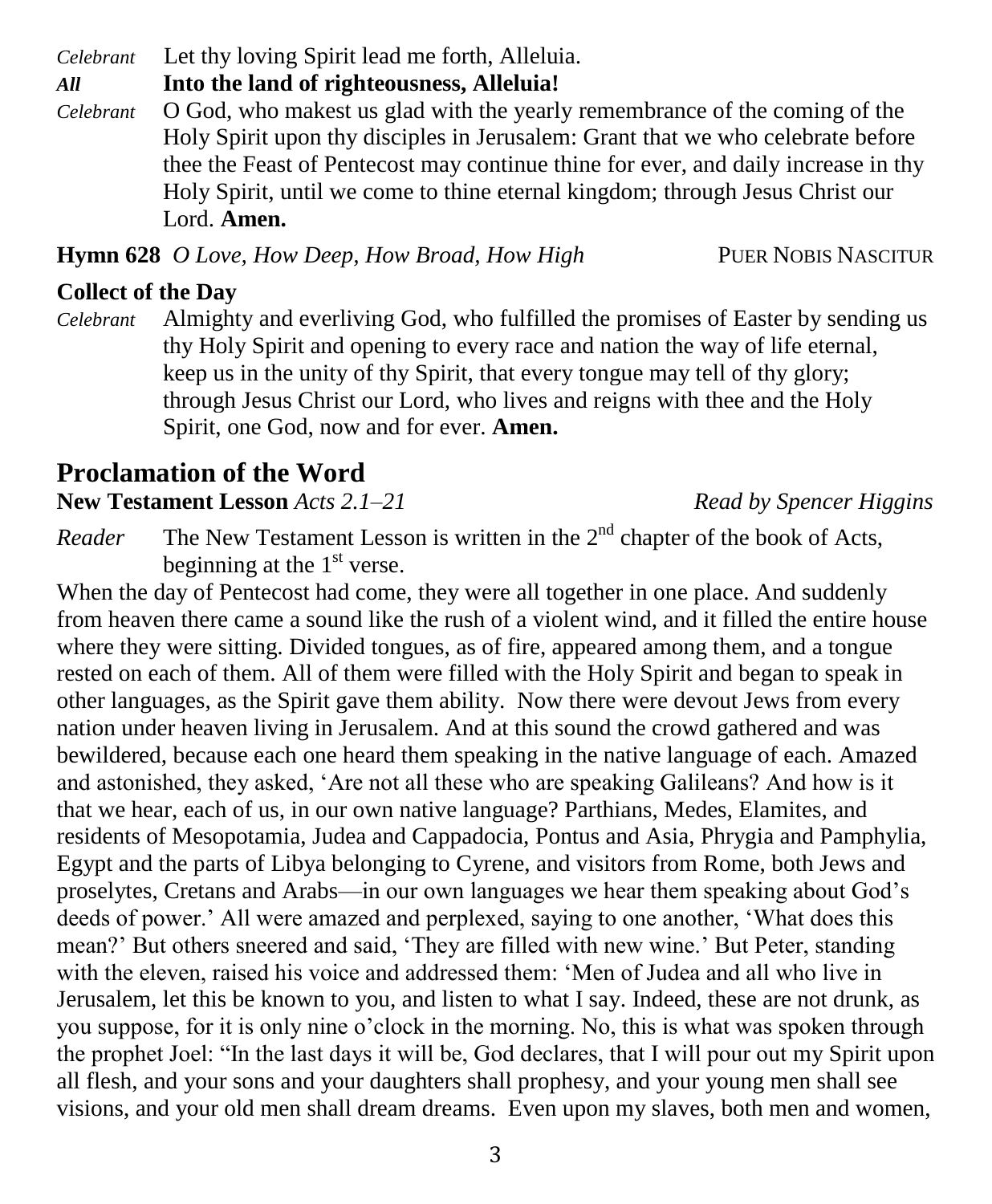in those days I will pour out my Spirit; and they shall prophesy. And I will show portents in the heaven above and signs on the earth below, blood, and fire, and smoky mist. The sun shall be turned to darkness and the moon to blood, before the coming of the Lord's great and glorious day. Then everyone who calls on the name of the Lord shall be saved."

*Reader* The word of the Lord. *All* **Thanks be to God.**

**Psalm 104.25–35, 37b** *Sung by all. Please remain seated.* W. CROTCH

25 O Lord, how manifold ' are thy ' works! /

in wisdom hast thou made them all; the 'earth is ' full of  $\cdot$  thy ' creatures.

26 So is the great and ' wide sea ' also, /

wherein are things creeping innumerable, both ' small and ' great ' beasts.

27 There go the ships; and 'there  $\cdot$  is Le'viathan, /

whom thou hast formed to ' take his ' pastime there'in.

28 These wait ' all up-on ' thee, /

that thou may est ' give them ' meat in  $\cdot$  due ' season.

29 When thou givest it to ' them they ' gather it; /

and when thou openest thy hand ' they are ' filled with ' good.

30 When thou hidest thy face ' they are ' troubled: /

when thou takest away their breath they die, and are ' turned a'gain to  $\cdot$  their ' dust.

- $2<sup>nd</sup>$  31 When thou lettest thy breath go forth ' they are ' made; / and thou re'newest the ' face  $\cdot$  of the ' earth.
- 32 Let the glorious majesty of the Lord en'dure for ' ever; /

let the ' Lord re'joice in · his ' works.

33 The earth shall ' tremble  $\cdot$  at the ' look of him;/

if he do but ' touch the ' hills  $\cdot$  they shall ' smoke.

34 I will sing unto the Lord as 'long as  $\cdot$  I 'live: /

I will praise my God ' while I ' have my ' being.

35 And so shall my ' words ' please him: /

my ' joy shall ' be  $\cdot$  in the ' Lord.

 $2<sup>nd</sup>$  36 Praise thou the Lord, 'O my ' soul. / Praise ' — '-the ' Lord.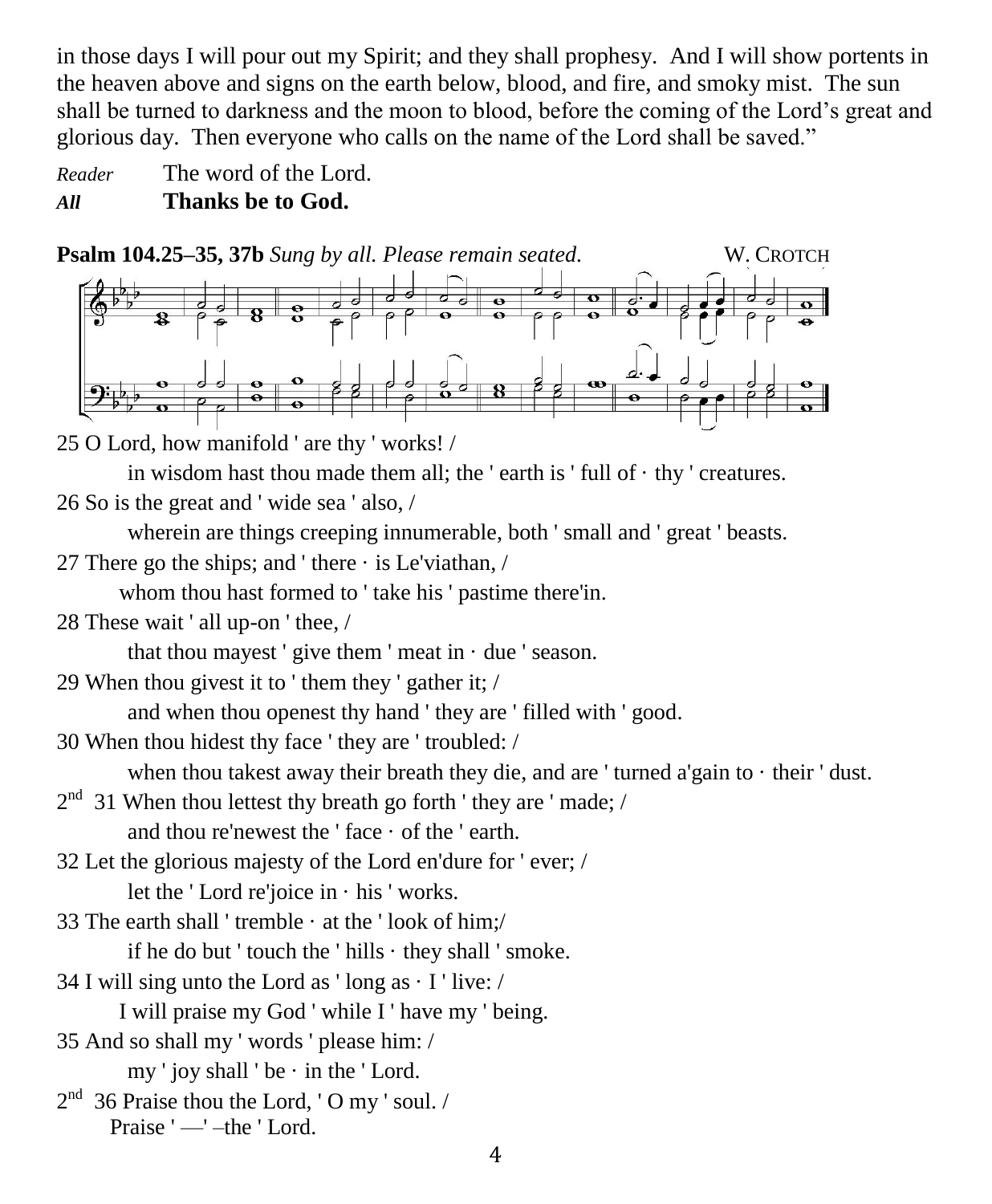**Epistle** *Romans 8.22–27 Read by Cynthia Roosevelt* 

*Reader* The Epistle is written in the  $8<sup>th</sup>$  chapter of the letter to the Romans, beginning at the  $22<sup>nd</sup>$  verse.

We know that the whole creation has been groaning in labour pains until now; and not only the creation, but we ourselves, who have the first fruits of the Spirit, groan inwardly while we wait for adoption, the redemption of our bodies. For in hope we were saved. Now hope that is seen is not hope. For who hopes for what is seen? But if we hope for what we do not see, we wait for it with patience. Likewise the Spirit helps us in our weakness; for we do not know how to pray as we ought, but that very Spirit intercedes with sighs too deep for words. And God, who searches the heart, knows what is the mind of the Spirit, because the Spirit intercedes for the saints according to the will of God.

*Reader* The word of the Lord.

*All* **Thanks be to God.**

**Gradual 637** *Come, Holy Ghost, Our Souls Inspire* VENI CREATOR SPIRITUS *(first line sung by Fr Geoff only, congregation and choir to join on the 2nd line)* 

**Gospel** *John 15.26–27; 16.4b–15*

*Gospeller* The Lord be with you.

*All* **And with thy spirit.**

Gospeller The Holy Gospel is written in the 15<sup>th</sup> chapter of the Gospel according to St. John, beginning at the  $26<sup>th</sup>$  verse.

#### *All* **Glory be to thee, O Lord.**

'When the Advocate comes, whom I will send to you from the Father, the Spirit of truth who comes from the Father, he will testify on my behalf. You also are to testify because you have been with me from the beginning. But I have said these things to you so that when their hour comes you may remember that I told you about them. 'I did not say these things to you from the beginning, because I was with you. But now I am going to him who sent me; yet none of you asks me, "Where are you going?" But because I have said these things to you, sorrow has filled your hearts. Nevertheless, I tell you the truth: it is to your advantage that I go away, for if I do not go away, the Advocate will not come to you; but if I go, I will send him to you. And when he comes, he will prove the world wrong about sin and righteousness and judgement: about sin, because they do not believe in me; about righteousness, because I am going to the Father and you will see me no longer; about judgement, because the ruler of this world has been condemned. 'I still have many things to say to you, but you cannot bear them now. When the Spirit of truth comes, he will guide you into all the truth; for he will not speak on his own, but will speak whatever he hears, and he will declare to you the things that are to come. He will glorify me, because he will take what is mine and declare it to you. All that the Father has is mine. For this reason I said that he will take what is mine and declare it to you.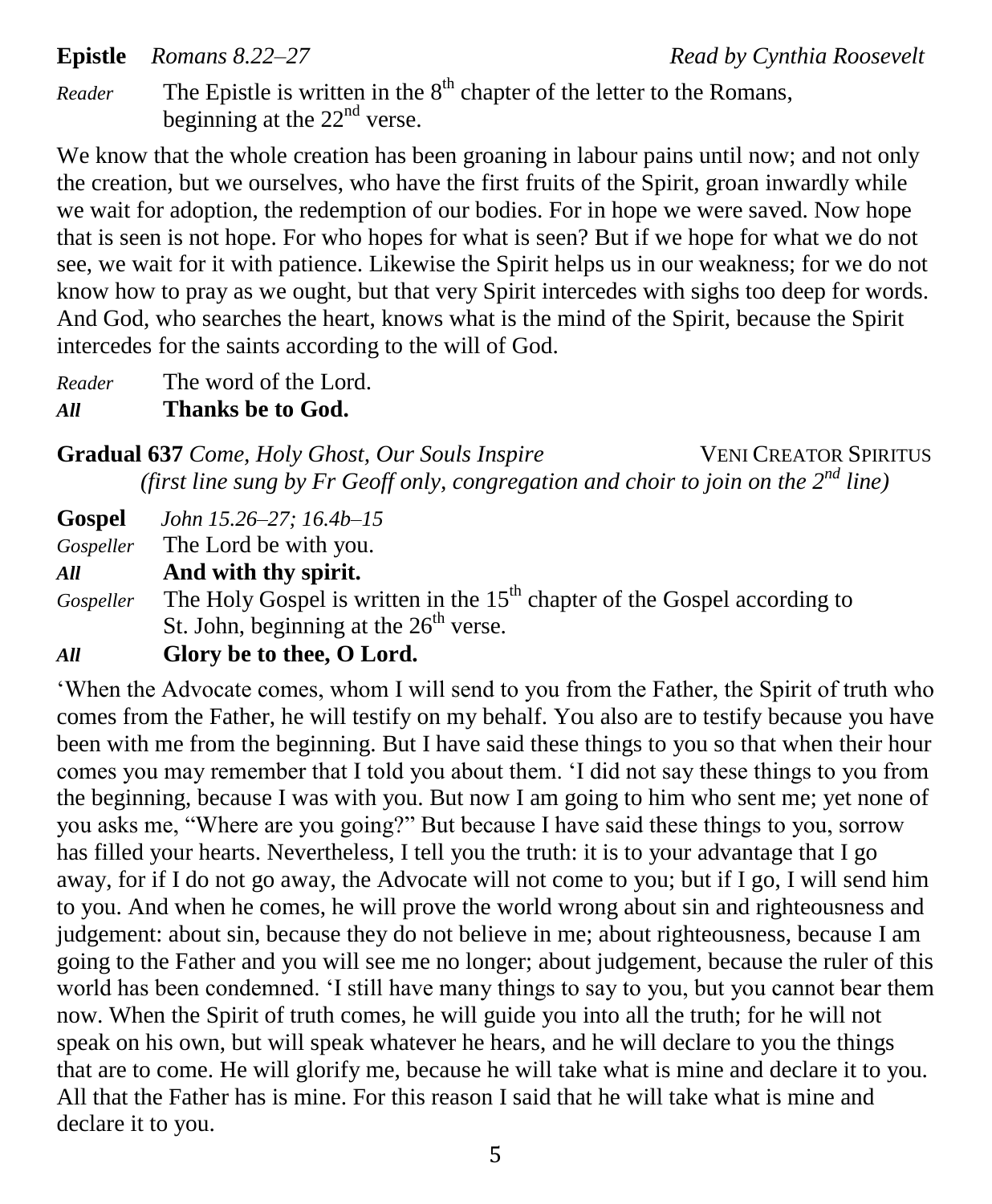*Gospeller* The Gospel of Christ.

#### *All* **Praise be to thee, O Christ.**

#### **Homily**

#### **Nicene Creed**

*Celebrant* I believe in one God,

*All* **the Father almighty, maker of heaven and earth, and of all things visible and invisible; and in one Lord Jesus Christ, the only-begotten Son of God, begotten of the Father before all worlds, God, of God; Light, of Light; very God, of very God; begotten, not made; being of one substance with the Father; through whom all things were made: who for us and for our salvation came down from heaven, and was incarnate by the Holy Ghost of the Virgin Mary, and was made man, and was crucified also for us under Pontius Pilate. He suffered and was buried, and the third day he rose again, according to the scriptures, and ascended into heaven, and sitteth on the right hand of the Father. And he shall come again with glory to judge both the quick and the dead: whose kingdom shall have no end. And I believe in the Holy Ghost, the Lord, the giver of life, who proceedeth from the Father and the Son, who with the Father and the Son together is worshipped and glorified, who spake by the prophets. And I believe one, holy, catholic, and apostolic Church. I acknowledge one baptism for the remission of sins. And I look for the resurrection of the dead, and the life of the world to come. Amen.**

**Prayers of the People** *Please kneel or stand, as able. Led by Glenna Sims-Bonk*

*Response* Lord, in your mercy… **Hear our prayer**

#### **Confession and Absolution**

*Celebrant* Hear what comfortable words our Saviour Christ saith unto all that truly turn to him: Come unto me all that labour and are heavy laden, and I will refresh you.  *Matthew 11.28*

> God so loved the world, that he gave his only-begotten Son, to the end that all that believe in him should not perish, but have eternal life. *John 3.16*

Hear also what Saint Paul saith: This is a true saying, and worthy of all to be received, that Christ Jesus came into the world to save sinners.

*1 Timothy 1.15*

Hear also what Saint John saith: If anyone sin, we have an Advocate with the Father, Jesus Christ the righteous; and he is the propitiation for our sins:

and not for ours only, but also for the sins of the whole world. *1 John 2.1,2 The Celebrant invites the prayer of confession.*

*Silence is kept. Please kneel, as able.*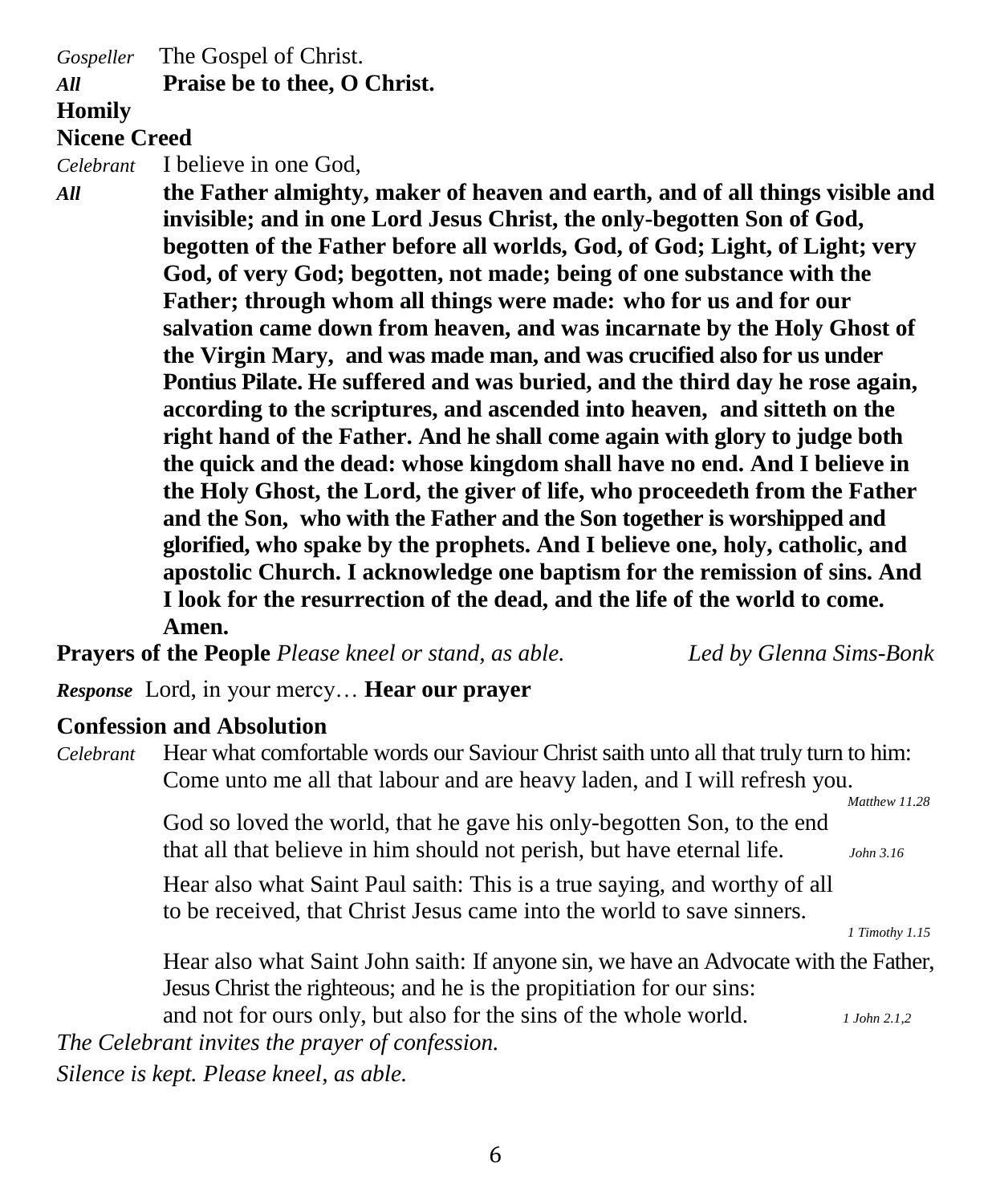*Celebrant* Almighty God,

*All* **Father of our Lord Jesus Christ, maker of all things and judge of all people: we acknowledge and confess our manifold sins and wickedness, which we from time to time most grievously have committed, by thought, word and deed, against thy divine majesty. We do earnestly repent, and are heartily sorry for these our misdoings. Have mercy upon us, most merciful Father; for thy Son our Lord Jesus Christ's sake, forgive us all that is past; and grant that we may ever hereafter serve and please thee in newness of life, to the honour and glory of thy name; through Jesus Christ our Lord. Amen.**

*The Absolution is pronounced.*

#### **The Peace**

*Celebrant* The peace of the Lord be always with you.

#### *All* **And with thy spirit.**

*We invite you to share a sign of peace with those near you – a handshake, slight bow or other form of greeting. Please respect the wishes of those who prefer not to shake hands.*

## **Celebration of the Eucharist**

**Offertory Hymn 253** *O Glorious Day* **YORKSHIRE** 

#### **Prayer over the Gifts**

*Celebrant* Giver of life, receive all we offer you this day. Let the Spirit you bestow on your Church continue to work in the world through the hearts of all who believe. We ask this in the name of Jesus Christ the Lord. **Amen.**

## **Great Thanksgiving CP 682**

- *Celebrant* The Lord be with you.
- *All* **And with thy spirit.**
- *Celebrant* Lift up your hearts.
- *All* **We lift them up unto the Lord.**
- *Celebrant* Let us give thanks unto our Lord God.
- *All* **It is meet and right so to do.**
- *Celebrant* It is very meet, right, and our bounden duty, that we should at all times, and in all places, give thanks unto thee, O Lord, holy Father, almighty, everlasting God, creator and preserver of all things.

*The Celebrant continues with the preface.* 

*Celebrant* Therefore with angels and archangels, and with all the company of heaven, we laud and magnify thy glorious name; evermore praising thee and saying: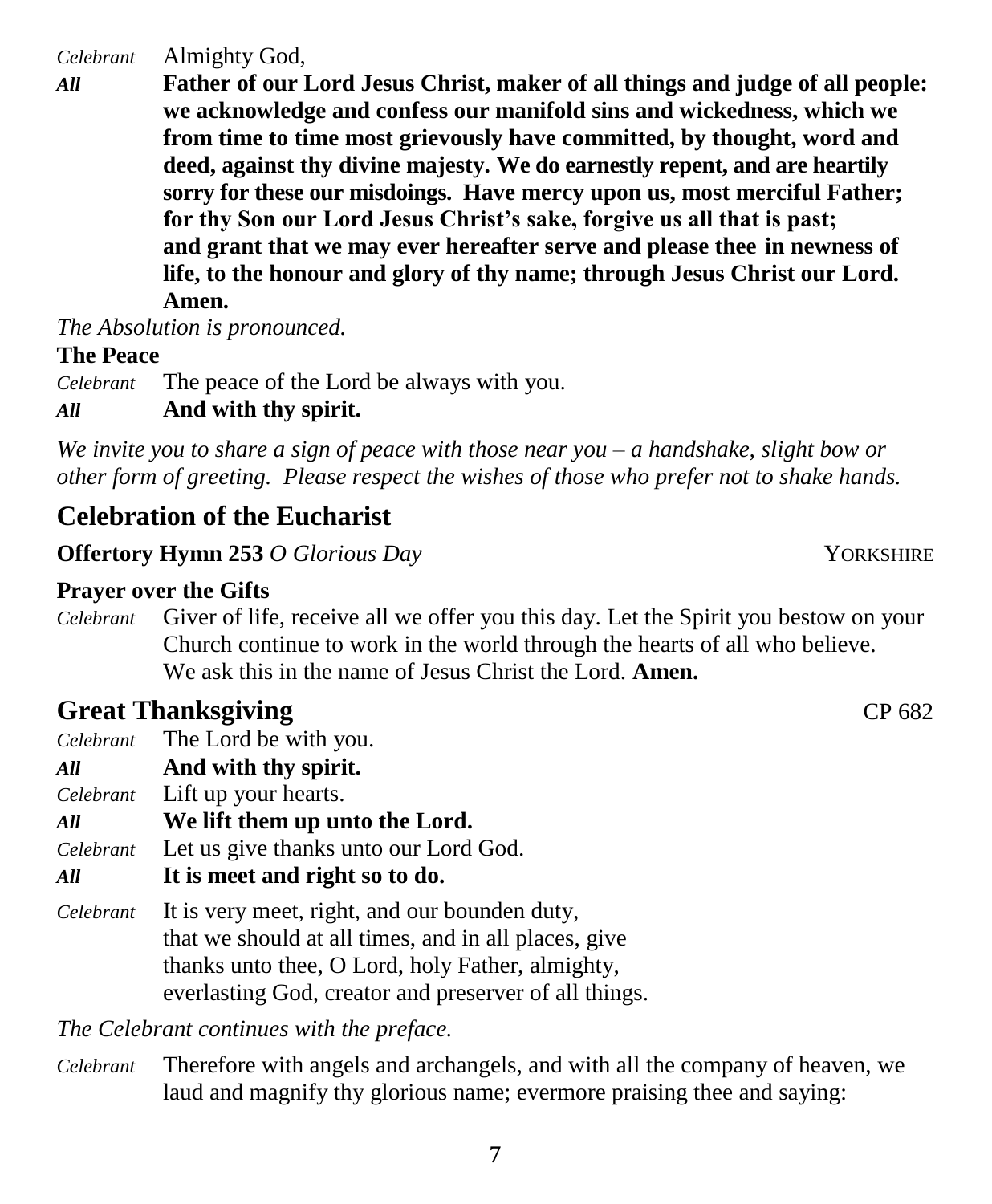

*Celebrant* All glory be to thee, O Lord our God, who didst make us in thine own image; and, of thy tender mercy, didst give thine only Son Jesus Christ to take our nature upon him, and to suffer death upon the cross for our redemption. He made there a full and perfect sacrifice for the whole world; and did institute, and in his holy Gospel command us to continue, a perpetual memory of that his precious death and sacrifice, until his coming again; who, in the same night that he was betrayed, took bread; and when he had given thanks to thee, he broke it, and gave it to his disciples, saying, "Take, eat, this is my body, which is given for you. Do this in remembrance of me." Likewise, after supper, he took the cup; and when he had given thanks, he gave it to them, saying, "Drink this, all of you; for this is my blood of the new covenant, which is shed for you, and for many, for the remission of sins. Do this, as oft as ye shall drink it, in remembrance of me." Wherefore, O Lord and heavenly Father, we thy people do celebrate and make, with these thy holy gifts which we now offer unto thee, the memorial thy Son hath commanded us to make; having in remembrance his blessed passion and precious death, his mighty resurrection and glorious ascension; and looking for his coming again with power and great glory. And we most humbly beseech thee, O merciful Father, to hear us, and, with thy Word and Holy Spirit, to bless and sanctify these gifts of bread and wine, that they may be unto us the body and blood of thy dearly-beloved Son Jesus Christ.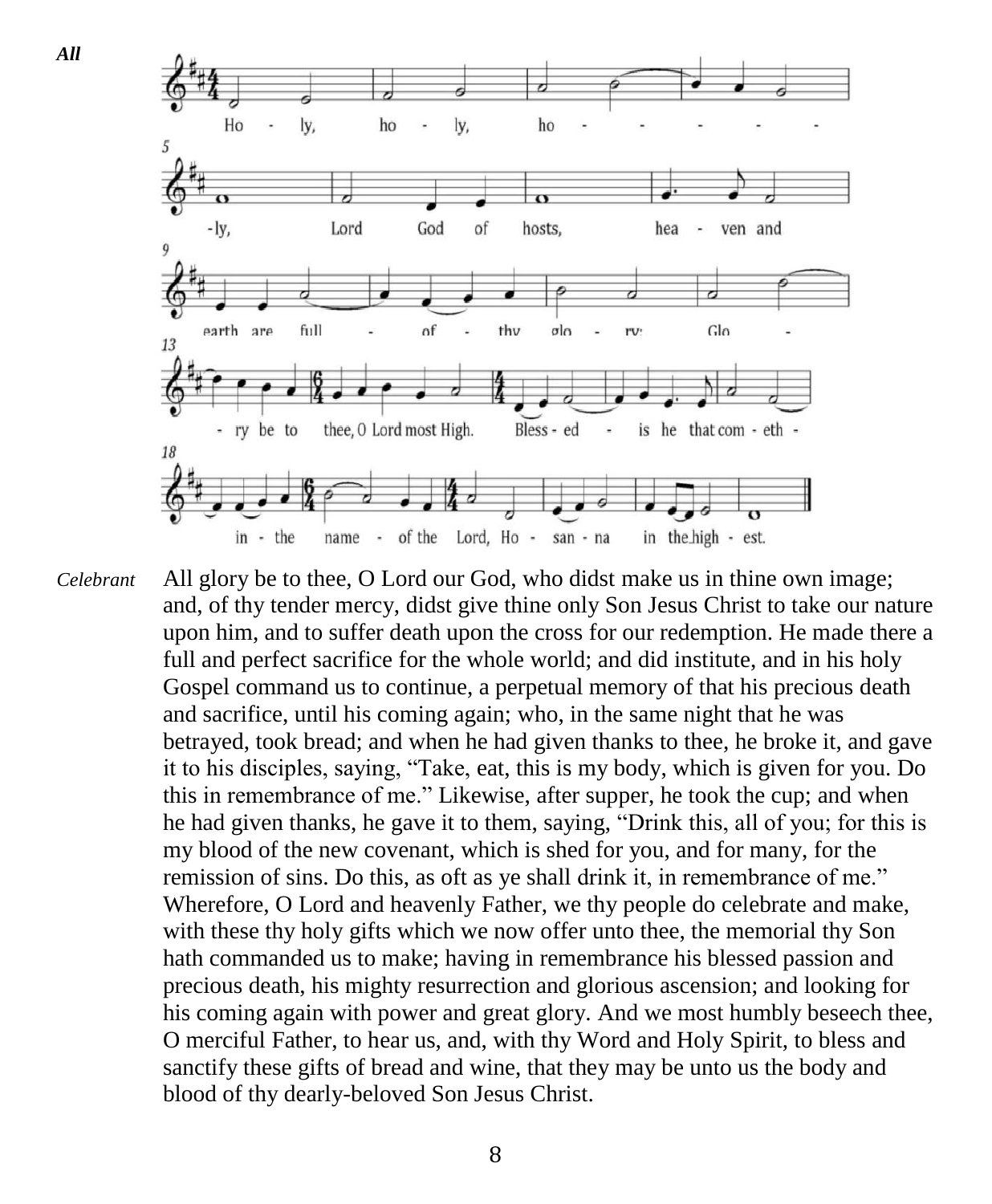### *All* **We praise thee, we bless thee, we thank thee, and we pray to thee, Lord our God.**

*Celebrant* And we earnestly desire thy fatherly goodness to accept this our sacrifice of praise and thanksgiving, whereby we offer and present unto thee, O Lord, ourselves, our souls and bodies. Grant, we beseech thee, that all who partake of this holy communion may worthily receive the most precious body and blood of thy Son Jesus Christ, and be filled with thy grace and heavenly benediction; and also that we and all thy whole Church may be made one body with him, that he may dwell in us, and we in him; through the same Jesus Christ our Lord; By whom, and with whom, and in whom, in the unity of the Holy Spirit all honour and glory be unto thee, O Father Almighty, world without end. **Amen.**



#### **Breaking of the Bread**

*Celebrant* Alleluia. Christ our Passover has been sacrificed for us; *All* **therefore let us keep the feast, Alleluia.**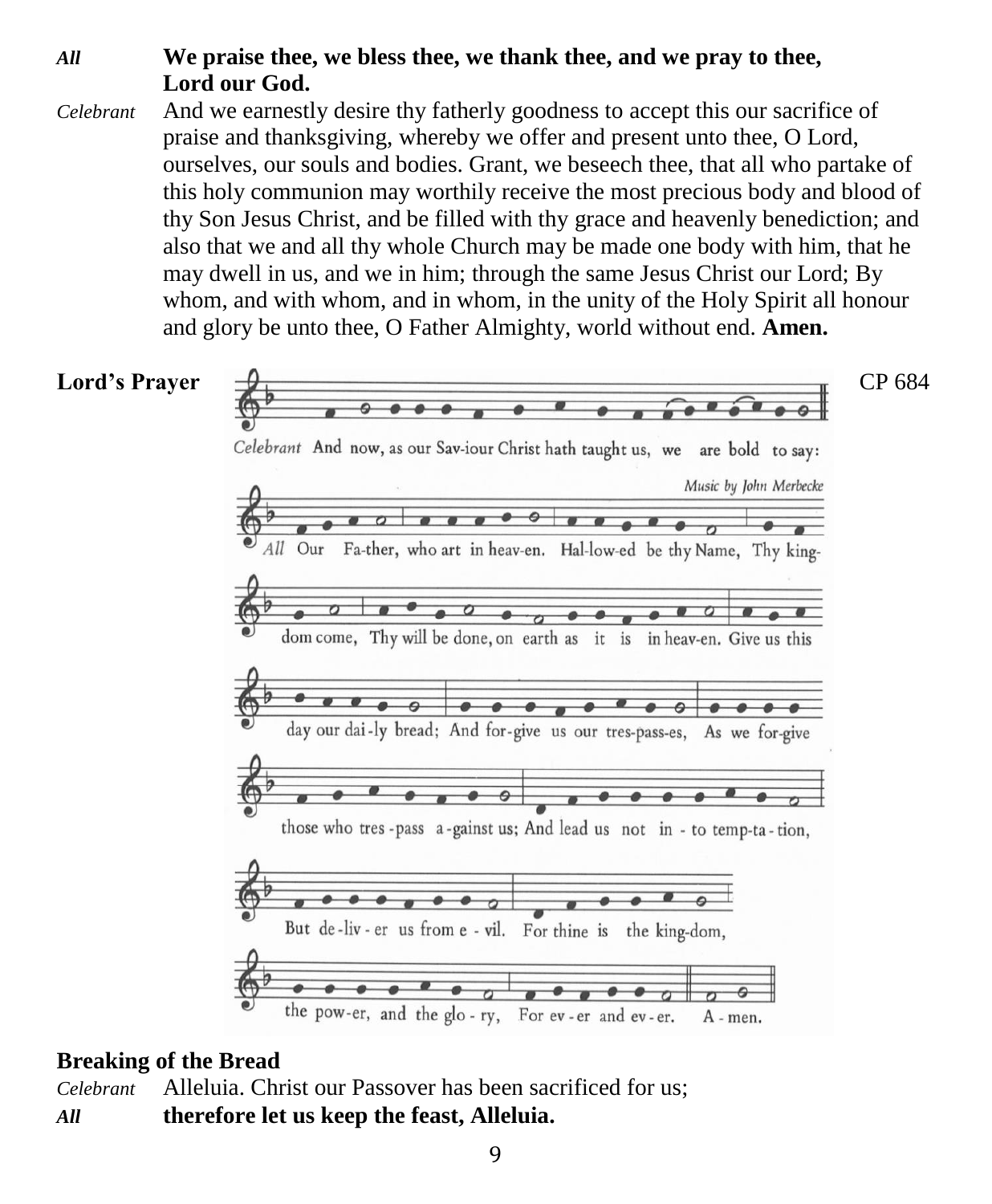**Agnus Dei** Missa Veni Creator Spiritus, Agnus Dei - Giuseppe Bernabei

*Choir O Lamb of God, that takest away the sin of the world, have mercy upon us. O Lamb of God, that takest away the sin of the world, have mercy upon us. O Lamb of God, that takest away the sin of the world, grant us thy peace.*

#### **Holy Communion**

*All baptized Christians are welcome to receive Communion. Please do not dip the consecrated bread into the wine - Drinking from the chalice is considered safe from the point of view of public health. You are also welcome to receive only the bread, if you prefer. Indicate this by holding your arms crossed over your chest as the chalice passes; this is also a way to receive a blessing rather than communion. Gluten-free communion wafers are available – please let the administering priest know.*

**Hymn 557** *Eternal Spirit Of The Living Christ* SURSUM CORDA  **649** *Breathe On Me, Breath Of God* TRENTHAM

**Motet** *The Spirit of the Lord* **EDWARD ELGAR** 

*The Spirit of the Lord is upon me, because He hath anointed me to preach the gospel to the poor; He hath sent me to heal the broken-hearted, to preach deliverance to the captives and recovering of sight to the blind, to preach the acceptable year of the Lord; to give unto them that mourn a garland for ashes, the oil of joy for mourning, the garment of praise for the spirit of heaviness; That they might be called trees of righteousness, the planting of the Lord that He might be glorified.*

*For as the earth bringeth forth her bud, and as the garden causeth the things that are sown in it to spring forth; So the Lord God will cause righteousness and praise to spring forth before all nations. Words Isaiah 61 vv. 1–3, 11*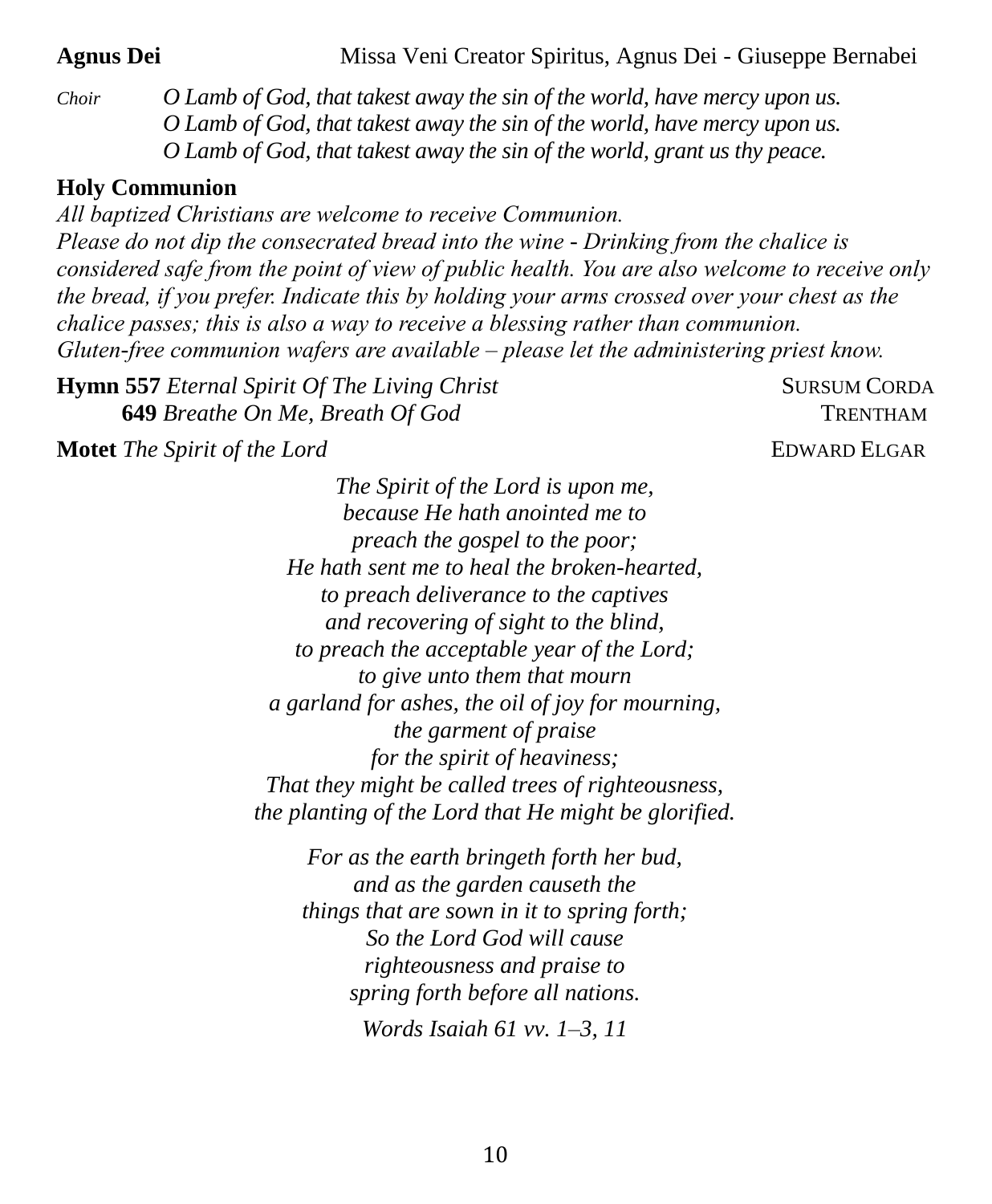#### **Prayer after Communion** *Please stand.*

*All* **We most heartily thank thee, almighty and everliving God, That thou dost graciously feed us, in these holy mysteries, With the spiritual food of the most precious body and blood Of thy Son our Saviour Jesus Christ; Assuring us thereby of thy favour and goodness towards us; And that we are living members of his mystical Body, Which is the blessed company of all faithful people; And are also heirs through hope of thy everlasting kingdom.**

> **And we humbly beseech thee, O heavenly Father, So to assist us with thy grace, That we may continue in that holy fellowship, And do all such good works as thou hast prepared for us to walk in; Through Jesus Christ our Lord, To whom, with thee and the Holy Spirit, be all honour and glory, World without end. Amen.**

**Blessing**

**Announcements** *Please be seated.*

**Hymn 645** *Come Down O Love Divine* **DOWN AMPNEY** 

#### **Dismissal**

*Celebrant* Go in peace to love and serve the Lord. Alleluia. *All* **Thanks be to God. Alleluia.**

**Postlude** Chorale and Variation IV on "Veni Creator" MAURICE DURUFLE